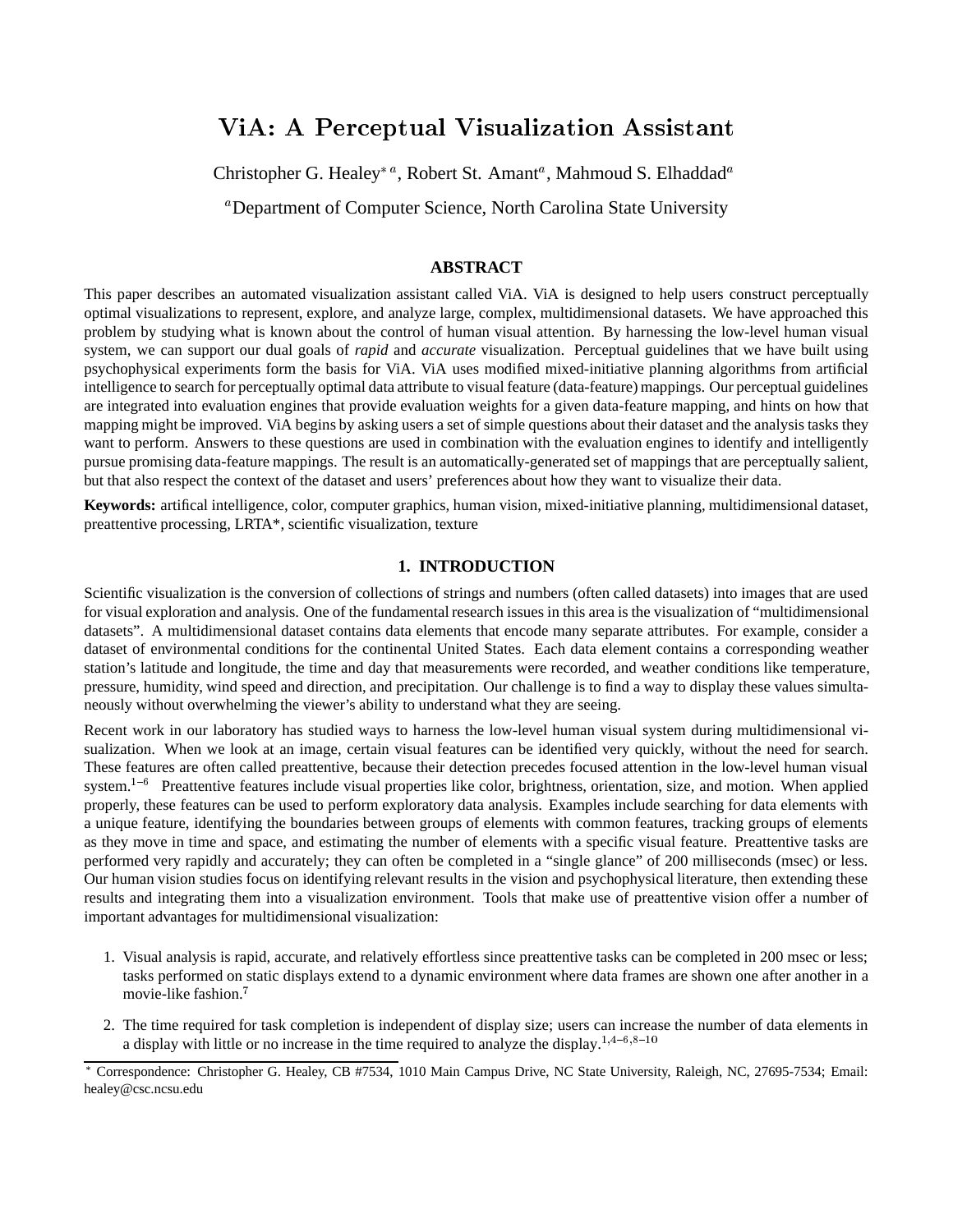3. Certain combinations of visual features cause interference patterns that mask information in the low-level visual system; by identifying these situations, our visualization tools can be built to avoid data-feature mappings that might interfere with the analysis task. $4,11-14$ 

To date, we have compiled an interlocking collection of results on the use of color (hue and luminance)<sup>15</sup> and texture (size, density, and regularity)<sup>16,17</sup> for multidimensional visualization. These results have been used to visualize a number of realworld applications including medical scans,<sup>18</sup> weather tracking,<sup>16,17</sup> and scientific simulations.<sup>19</sup>

Our perceptual guidelines support the construction of perceptually salient visualizations for an underlying dataset. Unfortunately, these "visual mappings" (the assignment of a visual feature to represent each attribute in the dataset) must still be built by hand. This process is often difficult and time consuming, since users are asked to:

- apply a collection of interrelated guidelines,
- make various trade-offs to ensure none of the guidelines are violated, and
- decide at each step in this process how to move towards the best possible mapping for the given dataset and analysis tasks.

In short, users must still act as "visualization experts" when applying our guidelines to view their data. In order to alleviate this requirement, we are constructing an automated visualization assistant called ViA. ViA will free users from having to understand and manipulate the guidelines needed to build effective visualizations. They will only be responsible for questions that draw on their expert knowledge about their data, specifically: "What is the logical structure of the dataset?" and "What types of exploration and analysis tasks need to be performed?" Answers to these questions will be combined with our perceptual guidelines using an artifical intelligence (AI) mixed-initiative search algorithm. This algorithm will intelligently search the space of all possible mappings to find only those mappings that are perceptually optimal, and that visualize the underlying dataset in a way that effectively supports the users' analysis goals.

## **1.1. Previous Work**

Previous work in visualization has addressed the goal of automating the selection of a visual mapping  $M$ . This work provided much of the insight and inspiration that we are using to construct ViA. Wehrend and Lewis built a classification system to describe visualization techniques in a domain-independent manner $^{20}$ ; these classifications are used to try to suggest an appropriate M. A similar technique was described by Lohse et al.<sup>21</sup> Robertson used a natural scene paradigm to guide the choice of visual representations for data<sup>22-24</sup>; this methodology identifies the types of information conveyed by a particular representation, then attempts to match these to the underlying characteristics of a dataset during the selection of M. Mackinlay described automated methods that used measures of expressiveness and effectiveness to develop 2D graphical presentations.<sup>25</sup> Beshers and Feiner used similar rules to build graph-based "worlds within worlds" to visualize multidimensional data.<sup>26,27</sup> Senay and Ignatius extended Mackinlay's work to 3D using a visualization system (Vista) built on heuristic rules.<sup>28</sup> Gallop proposed data models and structures to classify visualizations.<sup>29</sup> Rogowitz and Treinish described a rule-based visualization architecture designed to represent continuous surfaces.<sup>30</sup> A simple table lookup scheme is used to match a dataset with certain properties to an appropriate M. The paper advocated the use of perceptual rules to guarantee that  $n$ -fold increases in an attribute's value resulted in a perceptual <sup>n</sup>-fold increase in the visual feature used to represent that attribute. Unfortunately, the construction of these perceptual rules was left as work-in-progress. Later studies by Bergman et al.<sup>31</sup> described a colormap tool that used system-generated and user-provided information about a dataset to limit a viewer's choice of color scales during visualization.

# **1.2. Research Goals**

Although each of the existing automated visualization techniques perform well in their target environments, none of them completely address six important goals that we feel are critical for a generalized visualization assistant:

- *multidimensional:* visualization of multidimensional datasets must be considered; this is significantly more difficult than mapping a single visual feature to a single data attribute,
- *robust rules:* visual features should be selected using a flexible collection of perceptual guidelines, rather than relying only on anecdotal rules and experience-based intuition,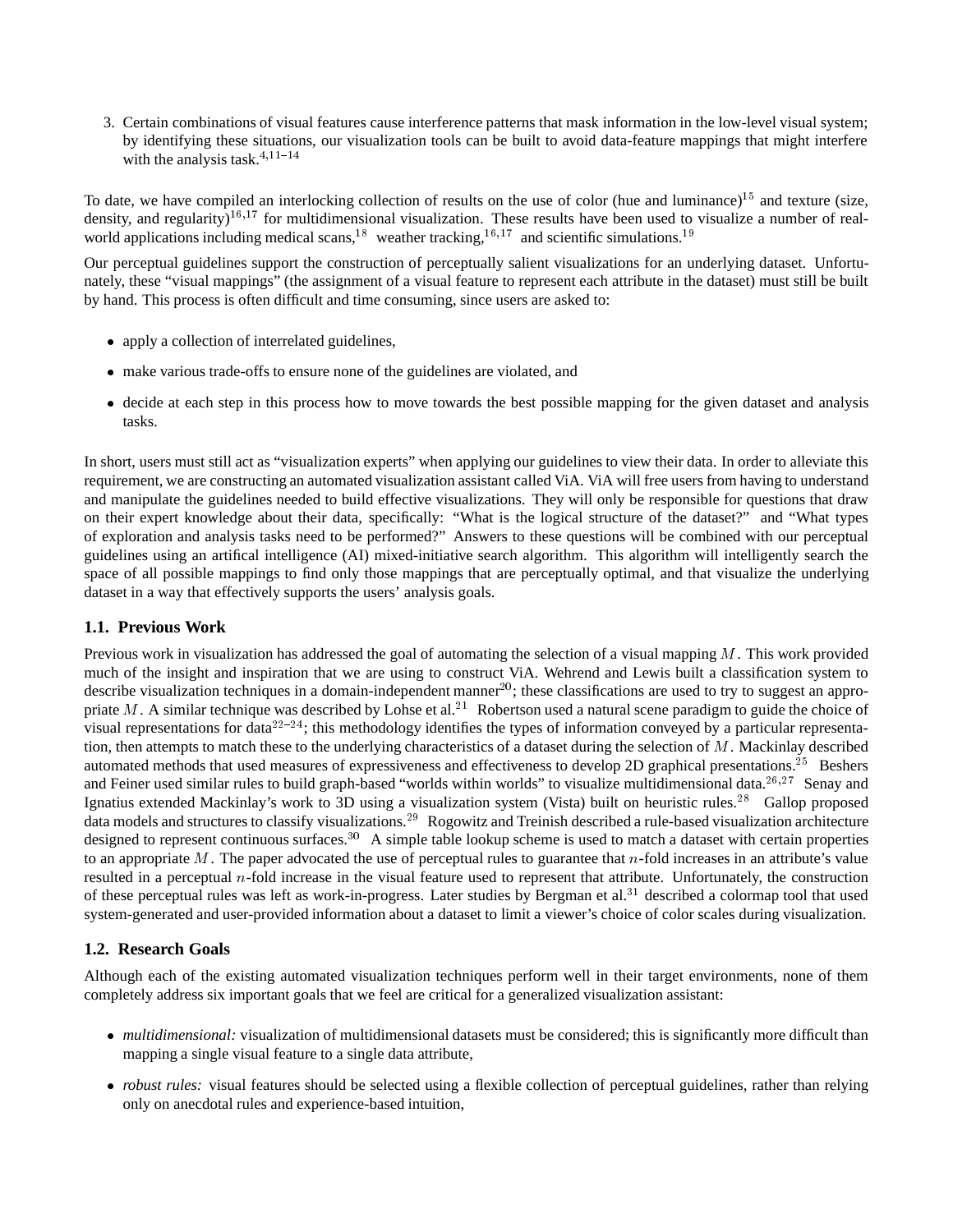- *dataset terminology:* a standard method is needed to describe the important properties of a dataset D and the exploration tasks a user wants to perform,
- *intelligent search:* an intelligent search technique should be used to find the most appropriate visualizations for a particular dataset and analysis task,
- *multiple mappings:* multiple data-feature mappings should be offered to the user, allowing them to view their dataset in various ways; the use of different mappings will often highlight different areas of interest that no single mapping can completely capture, and
- *user control:* users should be able to control certain properties of the data-feature mappings ViA produced; this includes applying constraints (*e.g.,* the ability to force the choice of a particular visual feature for a particular attribute) and stating preferences (*e.g.,* the ability to mark certain mappings as "preferable" to others based on context or other user-chosen criteria).

ViA will address these goals in the following manner:

- 1. We will apply a collection of perceptual rules built using psychophysical experiments. We believe this provides a flexible framework that will support a more general collection of application environments, moreover, our investigations are specifically designed to support multidimensional data visualization.
- 2. Part of our design of ViA will include the construction of a formal taxonomy to classify the important properties of a dataset  $D$  for use during the selection of a visual mapping  $M$ .
- 3. ViA will use modified mixed-initiative search algorithms to find collections of perceptually optimal data-feature mappings.
- 4. ViA will allow users to impose constraints during search, or to tag certain mappings as "more desirable" than others when results are returned.

The use of AI search algorithms will allow us to move intelligently through the entire space of all possible mappings, returning the top  $k$  mappings found during the search. Perceptual guidelines from our human vision studies will be integrated into evaluation engines that provide the search algorithms with evaluation weights for a given  $M$ , and hints on how  $M$  might be improved (Figure 1). Although a completely automated assistant might seem to be an appropriate goal, we do not believe this is feasible. The evaluation engines cannot be perfect, and specific datasets may have unique properties that cannot be addressed in a general way by ViA. The strength of ViA is its ability to produce a collection of mappings that satisfy the rules of human perception. Any one of these mappings can then be extended by the user to include context or to highlight dataset-specific properties.

## **2. ARCHITECTURE**

ViA's architecture is based on conventional principles for building knowledge-based systems in artificial intelligence. Its function can be divided into a general-purpose search engine and a set of independent knowledge sources (evaluation engines) that guide the search effectively through the visualization domain. The search engine is based on LRTA\*, an incremental, real-time search algorithm (described in more detail in the Heuristic Search section below). Each decision made by the search engine is guided in part by an evaluation of its current results, as returned by some specific set of the evaluation knowledge sources. Each of these knowledge sources encodes a collection of visualization rules based on robust, experimentally validated information about perception. These rules explicitly consider the potential interactions between different visual features when they are used to visualize multiple data attributes simultaneously in a single display.

The two conceptual components of ViA meet all four of our design requirements for an automated visualization process. The knowledge sources represent robust evaluation rules that produce multidimensional data-feature mappings. A standard taxonomy will be used to describe the dataset properties and analysis tasks used to evaluate an individual mapping. Instead of choosing a single mapping for a given set of data attributes and stopping, the search process will continue to consider all the mappings that meet the criteria of its evaluation knowledge sources. Some of the multiple mappings will be more effective for visualization than others; the incremental search process can be directed by the user, with mapping results evaluated and pruned based both on objective information about the dataset and subjective preferences defined by the user.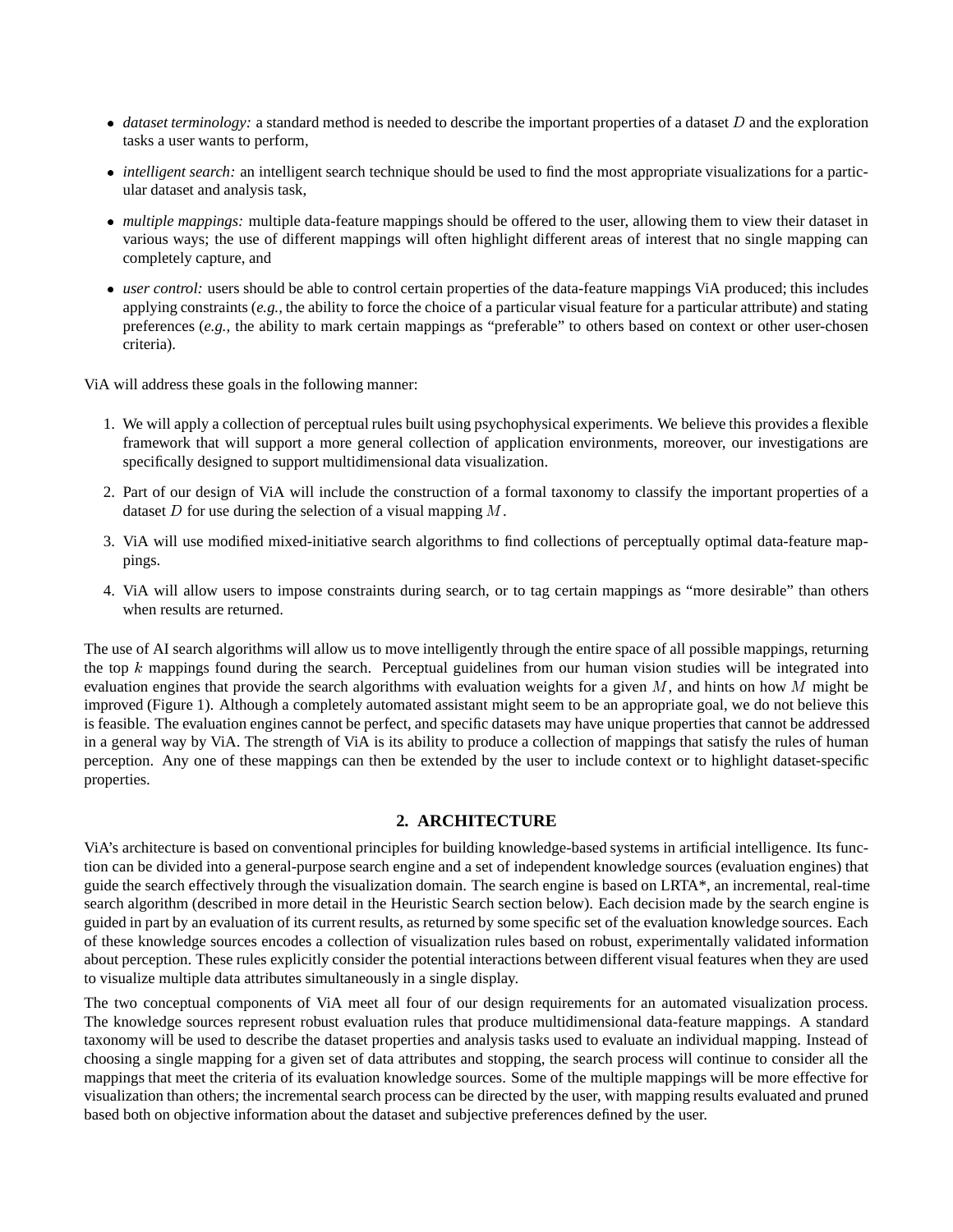

**Figure 1.** An overview of ViA's architecture, including an LRTA\* mixed-initiative search algorithm and a collection of evaluation engines, one for each visual feature available for use during visualization; information about the data attributes and analysis tasks come from both the user and the dataset itself; the final data-feature mappings chosen by ViA are used by an external visualization software system to control the display of the dataset

The search begins by asking several questions about the dataset to be visualized. First, users rank data attributes with regard to their importance, producing either a total or partial ordering. Users must then indicate whether each variable is continuous or discrete, ordinal or nominal. ViA will use this information to take advantage of an existing ordering on attribute values in the visualizations it generates. Users can also associate an analysis task with any attribute (*e.g.,* whether the goal of the visualization is search, boundary detection, tracking, estimation, and so on). This will further constrain the types of visual features used to display this attribute. Finally the system itself determines various properties of each attribute (*e.g.,* its spatial frequency, number of unique values, and domain).

Once the search begins, it is guided in two ways. First, the search engine passes its incrementally constructed mappings to the evaluation engines for examination. On reaching a maximum in its evaluation process, the engine can pause to present the user with its results up to that point. The user can review the selected mappings and indicated which components should be retained and which should be revised. Alternatively, the user can select one or more of the lower-ranked mappings and instruct the search engine to continue in a new direction. At this intermediate stopping point the user can also tune various dataset properties like the importance ranking of attributes, to guide the search toward different combinations in the resulting visualization. This approach reflects our past work on automated assistance for statistical reasoning.<sup>32,33</sup>

#### **3. EVALUATION ENGINES**

The mixed-initiative search algorithm needs a way to evaluate visual mappings; these evaluations are used to identify visualizations that are most appropriate for the given dataset and analysis tasks. Each mapping M selected by the search algorithm will be examined by a collection of "evaluation engines". A mapping  $M$  is a relationship that associates a visual feature  $v_j$  with each attribute  $A_j$  in the dataset. A separate engine will be built to evaluate each visual feature available during the construction of M (*e.g.,* one engine for color, one for luminance, one for density, and so on, see also Figure 1). ViA will use these engines to obtain an evaluation weight for every attribute to visual feature pairing  $A_j \rightarrow v_j \in M$ .

The design of our evaluation engines is built on results from our human vision studies. Our initial work in this area found that viewers can perform high-speed estimation using both color and orientation (*i.e.,* estimating the percentage of elements colored blue, or the percentage of elements rotated  $45^{\circ}$  off horizontal). Our results also demonstrated that neither feature interferes with the other during estimation.

We then studied methods for choosing collections of colors that can be rapidly distinguished from one another.<sup>15</sup> Our findings showed that three selection criteria must be considered: the distance between colors in a perceptually balanced color space, the ability to separate each color from all the others with a straight line, and the named color region each color occupies. Proper application of these criteria produces up to seven isoluminant colors that can be easily distinguished from one another, even when all the colors are shown simultaneously in a single display.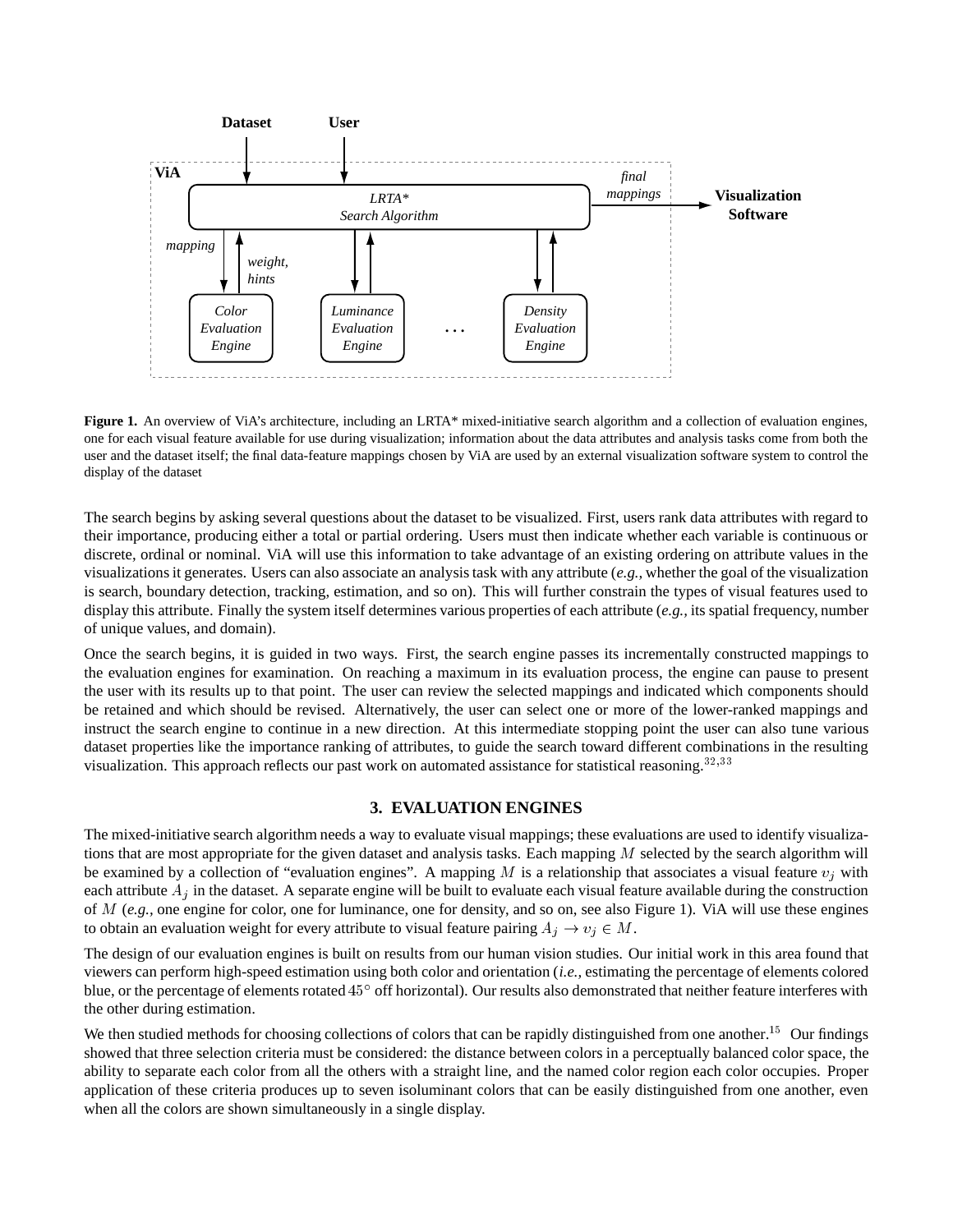

**Figure 2.** The *DF map* structure, a linked list of nodes, each node contains information for a single attribute, including: attribute type (discrete or continuous, ordinal or nominal), frequency type (low or high), the visual feature currently being used to represent the attribute, the analysis task users want to perform on the attribute, and a link to a binary file that contains the actual data values

We have also conducted studies to identify the perceptual dimensions that combine to produce visual texture patterns.<sup>16</sup> Our results allowed us to construct pexels (perceptual texture elements) that visualize information in a dataset through the variation of each pexel's size (or height), density (or contrast), and regularity of placement. A final set of experiments showed the presence of color-on-texture interference: random variations in color can mask underlying texture patterns, but variations in perceptual texture dimensions have no effect on a viewer's ability to identify individual colors.<sup>17</sup> Our current research is extending this perceptual foundation through the study of 2D and 3D orientation, and the perceptual components of motion (*e.g.,* flicker, direction, velocity, and coherence).

Our collection of guidelines on the use of color, texture, and motion during visualization form a solid foundation on which to construct our evaluation engines. As mentioned in the Architecture section, we must also identify the dataset properties needed to correctly apply our guidelines during the evaluation of M. Previous work<sup>24,29-31</sup> suggests these could include an attribute importance ordering, the spatial frequency of each  $A_j \in D$ , the domain type of  $A_j$  (continuous or discrete, ordinal or nominal), and the exploration and analysis tasks the viewer wants to perform. Some of these properties (*e.g.,* spatial frequency) can be inferred from the dataset. Others (*e.g.,* exploration and analysis tasks) need to be specified by the viewer. ViA will test each attribute-feature pair  $A_j \to v_j \in M$  for:

- *interference:* can other attribute-feature mappings  $A_k \to v_k \in M$  visually interfere with  $A_j \to v_j$ ?
- task applicability: does  $v_j$  support the exploration and analysis tasks the viewer wants to perform on  $A_j$ ?
- *attribute domain type:* does  $v_j$  support the domain type of  $A_j$  (*e.g.,* can  $v_j$  produce continuous scales if  $A_j$  is continuous, or can  $v_j$  produce an appropriate number of distinguishable values if  $A_j$  is discrete?)
- *spatial frequency:* is  $v_i$  appropriate for representing the spatial frequency of  $A_i$ ?

Information about a particular <sup>M</sup> is stored in a *DF map* data structure (Figure 2). This data structure is used to pass mappings between the LRTA\* search algorithm and the evaluation engines. A *DF map* is a linked list of nodes, one for each attributefeature pair  $A_j \to v_j \in M$ . A node encodes the visual feature being used to display the attribute, the analysis task users want to perform on the attribute (if any), the attribute's spatial frequency, and its type (continuous or discrete, ordinal or nominal). A reference is also stored to the binary file that contains the raw data values.

Each node in the *DF map* is examined separately. The visual feature  $v_j$  being used to display the node's attribute determines which evaluation engine to invoke. The evaluation engine returns a weight between 0.0 (a completely flawed attribute-feature pairing) and 1.0 (a perfect attribute-feature pairing). Any violation of our perceptual guidelines will produce a decrease in the weight returned. The engine will also try to provide "hints" to fix the problem, thereby improving  $M$ . For example, suppose  $A_i \to color$ . The color evaluation engine would check to see if  $A_k \to luminance \in M$ . If so, and if  $A_i > A_k$  in terms of attribute importance, there may exist a luminance interference effect (*i.e.,* background luminance patterns used to display Ak may mask color patterns attached to the more important attribute  $A_i$ ). The engine would also check to see if  $A_i$  had a high spatial frequency, since color (particularly isoluminant color) is not well-suited for representing fine spatial detail. Either case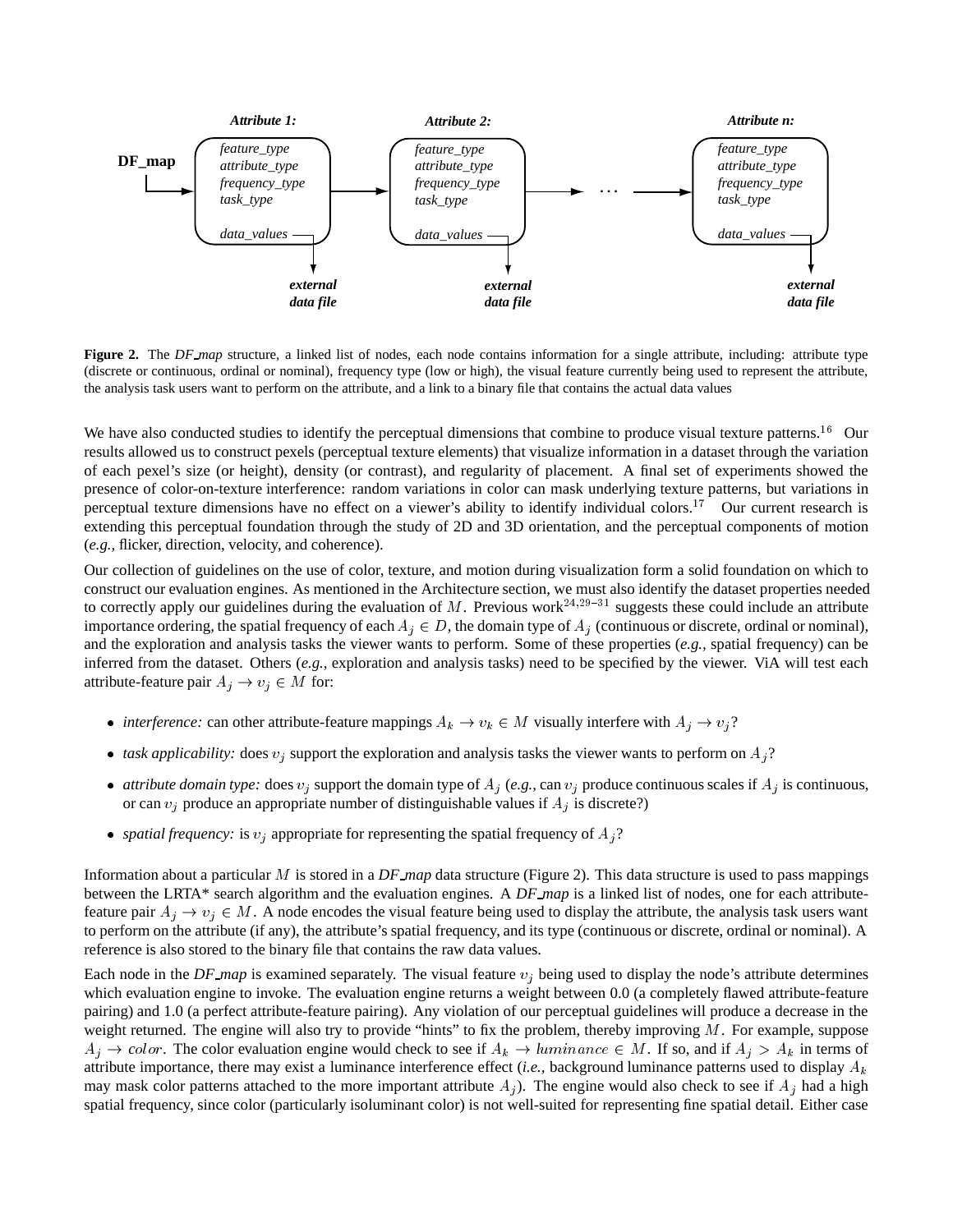would cause the evaluation engine to return a low weight for  $A_i \rightarrow color$ . In both cases it would also "hint" to use luminance rather than color to represent  $A_i$ .

Hints are returned as a linked list of nodes that contain two values: *feature type* and *improvement weight*. *feature type* is a new visual feature recommended by the evaluation engine to represent the given attribute (in our previous example, *feature type* would be luminance). *improvement weight* is the engine's estimated improvement in the evaluation weight if *feature type* were adopted.

The search algorithm will collect all the evaluation weights and corresponding hints, then use the hints to direct its search to a new set of mappings. Hints from different evaluation engines can conflict with one another. The search algorithm must decide which hints to apply and which to ignore; this will often produce multiple search paths to further test the improvement in  $M$ offered by different collections of hints. If any of the hints are valid, some of the new mappings should produce better evaluation weights. In this way, ViA can restrict its search to small groups of mappings with a strong potential for improvement.

#### **4. MIXED-INITIATIVE SEARCH**

We take a search perspective on the selection of an appropriate mapping between data attributes and visual features. Classical problem-solving algorithms require the specification of a state space (including an initial state and a set of goal states), a set of operators that transform one state into another, constraints on the application of the operators, and appropriate knowledge to guide the selection of operators in a given state.

We can formalize the problem of generating a mapping between data attributes and visual features as follows. Let  $D =$  $\{d_1,\ldots,d_n\}$  be the set of all attributes for a given dataset,  $F = \{f1, \ldots, f_m\}$  the set of all available visual features. A point p in the state space is an ordered pair  $(D_p, F_p)$  where  $D_p \subseteq D$  and  $F_p \subseteq F$ . The initial state is characterized by  $(D, F)$ , while a solution point is characterized by  $(D_s \subset D, F_s \subset F)$ . The set of operations  $O = \{o_{ij} | i \in [1, 2, \ldots n], j \in [1, 2, \ldots m] \}$  $D \times F$  is a set of all possible assignments  $A_i \to v_j$  of dataset attributes to visual features. In other words, a search algorithm will move through the search space by removing a dataset attribute and a visual feature from  $(D_p, F_p)$  and associating them. As the search progresses a partial mapping is constructed. At some point a mapping is selected as a solution.

In the remainder of this section we discuss the characteristics of this problem domain, such as the requirements for responsiveness and user involvement. We then present the rationale for using a real-time heuristic search technique, LRTA\*, which provides a good match for the properties of the domain.

#### **4.1. Problem Domain Characteristics**

The number of visual features available for assignment to dataset attributes in the current system is limited to a relatively small number: color, luminance, height, density, and regularity. If we assume that the user provides a complete preference ordering on dataset attributes, a simple solution might be as follows:

- 1. Select the top N dataset attributes, in order, where N is the number of visual features we wish to display.
- 2. Treat every permutation of visual features as a mapping to the fixed ordering of dataset attributes.
- 3. Evaluate each permutation and select the best one.

Because we have set an upper bound on the number of dataset attributes that can be simultaneously visualized, and we have fixed their ordering in terms of importance, the number of nodes in the largest mapping problem is  $T(n, n) = n! = 120$  nodes — a small search space by most measures. Our tentative solution formulates the mapping problem as one of optimization, and solves it by exhaustively searching the bounded problem space for the optimal solution.

This would be acceptable only if the application domain requirements provide no additional constraints. This is not the case. First, the running time of this algorithm is exponential in the size of the set of visual features, and we have no reason to believe that this set will remain at its current tractable size. Once some number of novel visual features (*e.g.,* the addition of flicker, direction and velocity of motion, and motion coherence) have been incorporated, a brute force approach will break down. Second, we cannot expect that users will always provide a total ordering on dataset attributes; the user may be interested in more attributes than can be visualized at once, which leads to a combinatorial explosion in the number of visualizations that must be generated in a brute force search.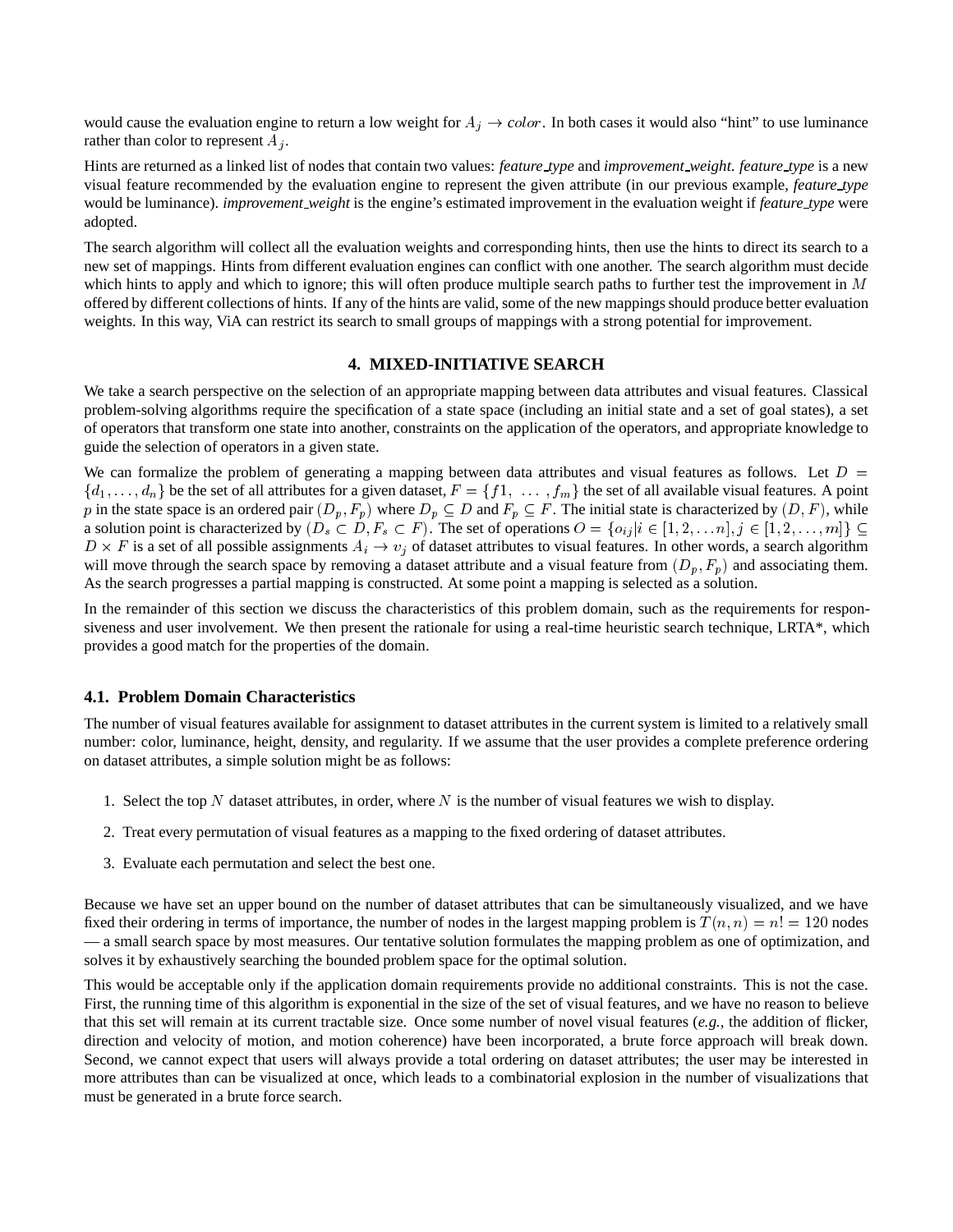Third, and most important, the automated evaluation provided by the evaluation engines for a mapping is heuristic. That is, the search guidance may lead to the best possible mapping, but this is not the only plausible result. Evaluation knowledge sources have been developed for general, domain-independent and user-independent applications. They may not match the specific patterns in a dataset; they may not meet the individual preferences of a user; for novel visual features, they may require tuning for their integration into the more comprehensive evaluation process. An algorithm that addresses this uncertainty must be interactive, to take advantage of user control knowledge in selecting a path through the search space. If the algorithm reaches a specific solution and the user decides that it is inappropriate, the algorithm must be able to return to its search to produce alternative suggestions.

The interactive generation of visualization mappings gives rise to three requirements that move beyond simply allowing steering by the user. The system must also be incremental, responsive, and adaptive. Equipped with plausible but uncertain heuristics, the search engine should be able to move the search process into regions of the state space populated by good mappings, but in the end this determination may need to be made by a user. If fine tuning (and sometimes even the broader search process) is open to user direction, then the process must be incremental (rather than a black box search) in order to allow for this guidance. This implies that the system must be responsive, taking into account the standard requirements of interactive computing. We can divide the visualization process into several stages, including the selection of a mapping, the refinement of the mapping into a visualization specification (*e.g.,* discretizing a variable for color selection), and the actual rendering of the visualization. If the generation of good mappings grows too time-consuming, this can reduce user satisfaction with the entire process. Finally, the system must be adaptive. Some of the earliest, relatively fragile expert systems produced a single solution to a given problem and presented it to the user. If the user judged the solution inadequate but found no difficulties with the problem representation, the system could not recover from the failure. An effective system in the visualization domain must learn about the search space as it is traversed, to eliminate the possibility of following paths found unfruitful in previous episodes and to adapt its evaluation to the user's choices.

#### **4.2. Heuristic Search**

Real-time search techniques fall into the class of "anytime" algorithms, algorithms that deliberate for some variable period of time in search of an optimal solution.<sup>34</sup> An anytime algorithm halts when the cost of continuing is perceived to be greater than the benefit of the eventual solution. At this point the algorithm returns with the action it evaluates as the current best. After committing to an action, real-time search techniques are often required to start a new search episode, taking the state after the action as the new initial state. These algorithms can thus incorporate techniques for learning the topology of the search space over the multiple search trials. We can make a direct analogy between interactive visualization and real-time computing; in fact, some argue that all forms of interactive computing belong in the real-time arena.

In the class of real-time heuristic search techniques, Learning Real-Time A\* (LRTA\*), which is guaranteed not to over-estimate the promise of previously visited nodes, is well-suited to learning over multiple trials.<sup>35</sup> We base our development of the heuristic function for this problem on the independent evaluation knowledge sources discussed above. These knowledge sources implement functional mappings,  $e_{i,j}$ :  $(A_i \to v_j) \to [0,1] \in \mathcal{R}$ , that depend on the characteristic of the input dataset and the proposed associated visual feature. An evaluation  $e_{i,j}$  is a value between 0 and 1 that reflects the merit of the assignment  $A_i \rightarrow v_j$ . We define the intrinsic promise or heuristic estimation of a point s in the state space to be

$$
Q(s) = 1 + 1/n \sum_{j=1}^{n} x_j (e_{S(j),j} - 1)
$$
\n(1)

where  $x_j$  is a Boolean variable that is assigned a truth value that reflects whether the state s provides an assignment for dataset j, and  $S(j)$  is a function that computes the feature assigned to dataset j under state s.

This function satisfies the admissibility requirement for optimality, an important property for LRTA\*. Informally, admissibility in a search heuristic ensures that the search algorithm will not halt with a solution that is less than optimal. The above heuristic estimate can be viewed as representing an overestimate of user satisfaction with the mappings implied by <sup>s</sup>. If we think of the heuristic estimate as a cost function, then  $1 - Q(s)$  is an underestimate for the user satisfaction of the given mapping. The intrinsic estimate of dissatisfaction, however, does not capture the cost of deliberation time to compute a mapping; it assumes that the user is only concerned about visualization quality and not with the time spent to achieve it. One simple approach to this problem is using the intrinsic dissatisfaction function to compute the aggregate cost of moving to a certain point in the solution space through the incorporation of a time variable.

Let  $Q(s)$  be the intrinsic cost estimate. Then the aggregate cost function  $f(s)$  can be modeled as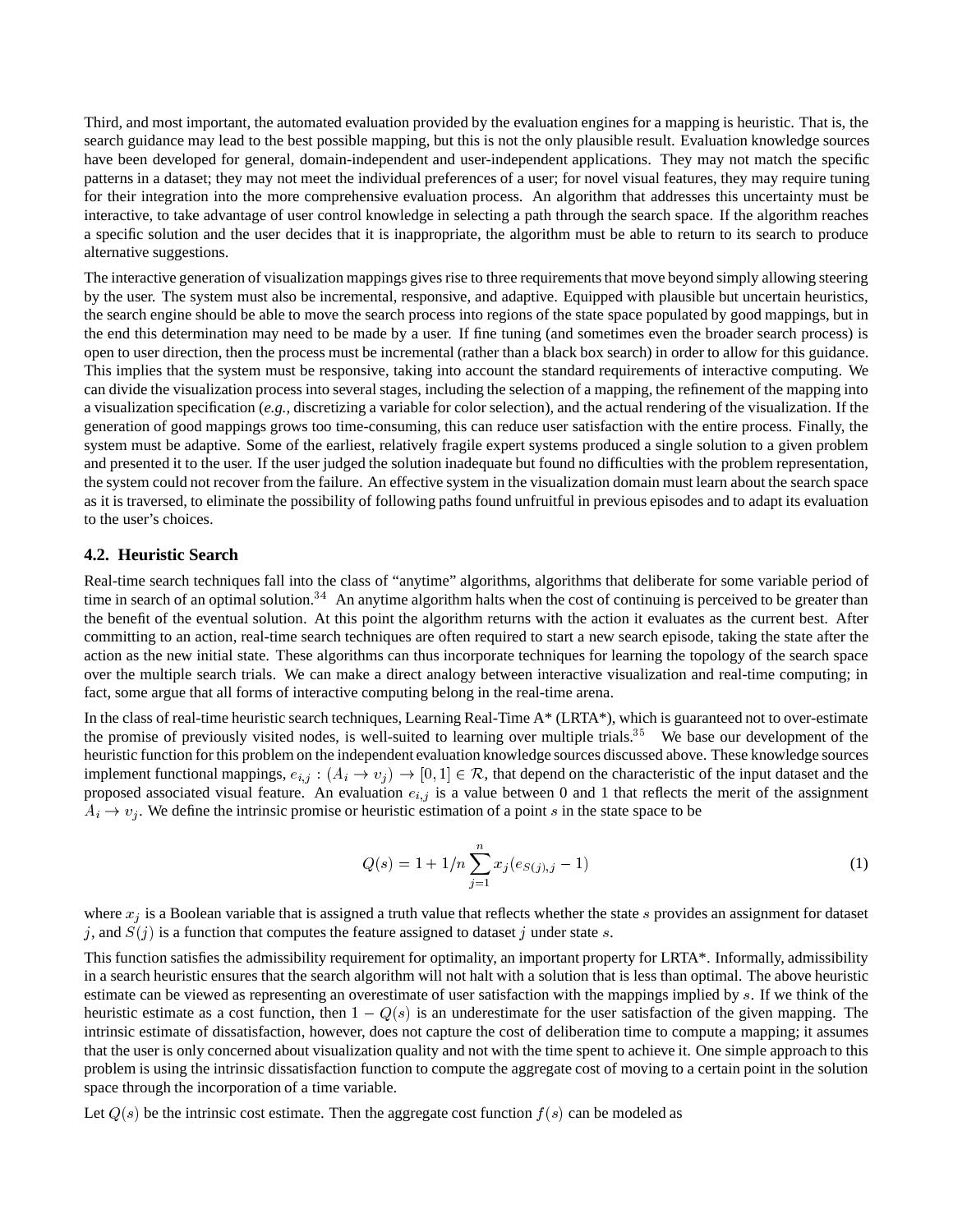$$
f(s) = A(1 - Q(s)) + (1 - A)(1 - Q(s))[1 - e^{-Bt}]
$$
\n(2)

where  $A \in [0, 1]$  is a tuning parameter to reflect the user's appreciation of visualization quality over deliberation time, B is time constant that denotes the rate of depreciation of intrinsic quality over time, and  $t$  is the total number of node expansions to reach the point s in the state space. It directly follows that as deliberation time increases the search technique develops a tendency toward delivering acceptable solutions rather than pursuing optimality.

#### **5. CONCLUSIONS**

To summarize, ViA will advance research on rule-based visualization and the automated selection of data-feature mappings by:

- $\bullet$  building a formal taxonomy to enumerate both D's properties and the exploration and analysis tasks to be performed,
- constructing a set of evaluation engines to rank the perceptual salience of any data-feature mapping  $M$  for an underlying dataset D,
- testing the applicability of mixed-initiative search algorithms that allow external hinting for the selection of a collection of mappings, and
- comparing automatically constructed mappings to those designed by domain experts, or to those built by hand from guidelines in our perceptual foundation.

The result is a software system viewers can use to build data-feature mappings for their multidimensional datasets. ViA will ask the viewer a limited set of questions, then suggest a collection of mappings most appropriate for their exploration and analysis tasks. ViA will be integrated into our perceptual display software, so any mappings it suggests can be immediately applied to visualize an underlying dataset.

The current ViA system is now working in a prototype environment. The LRTA\* search algorithm has been implemented; several evaluation engines (including those for color, luminance, size, density, and regularity) have been constructed. Techniques have been built to allow the Lisp-based LRTA\* and C++-based evaluation engines to communicate with one another using *DF map* and *hint* data structures. The combined system is capable of suggesting collections of basic data-feature mappings for an underlying multidimensional dataset.

Our future work will take several directions from the foundation we have established. First, we will continue development on knowledge sources for visual features. These will include the refinement of existing knowledge sources and the exploration of novel visual features. Second, we will examine in more detail the complementary contributions of the user and the system to the mapping search. Considerable research has been devoted to the concept of interactive statistical strategies, formal descriptions of the actions and decisions involved in applying statistical tools to a problem.<sup>36</sup> We believe that comparable interactive visualization strategies can be defined. These will benefit users of differing expertise in a complex, knowledgeintensive process. Third, ViA will be evaluated by testing the effectiveness of the mappings it produces. This will be done using a set of real-world datasets that include results from CT medical scans,<sup>18</sup> storm and typhoon tracking,<sup>16,17</sup> and marine biology simulations.<sup>19</sup> Data-feature mappings produced by ViA will be compared to mappings designed by domain experts in each area, and to mappings built by hand using our perceptual guidelines. We will conduct validation studies to test a viewer's ability to perform application-specific exploration and analysis using the ViA-based, domain expert, and hand-built mappings. Results from these studies will highlight the strengths and weaknesses of each category of mapping. It will also allow us to improve ViA by identifying situations where it fails to locate the most effective mappings.

#### **REFERENCES**

- 1. J. Duncan and G. W. Humphreys, "Visual search and stimulus similarity," *Psychological Review* **96**(3), pp. 433–458, 1989.
- 2. H. E. Egeth and S. Yantis, "Visual attention: Control, representation, and time course," *Annual Review of Psychology* **48**, pp. 269–297, 1997.
- 3. B. Jul´esz and J. R. Bergen, "Textons, the fundamental elements in preattentive vision and perception of textures," *The Bell System Technical Journal* **62**(6), pp. 1619–1645, 1983.
- 4. A. Triesman, "Preattentive processing in vision," *Computer Vision, Graphics and Image Processing* **31**, pp. 156–177, 1985.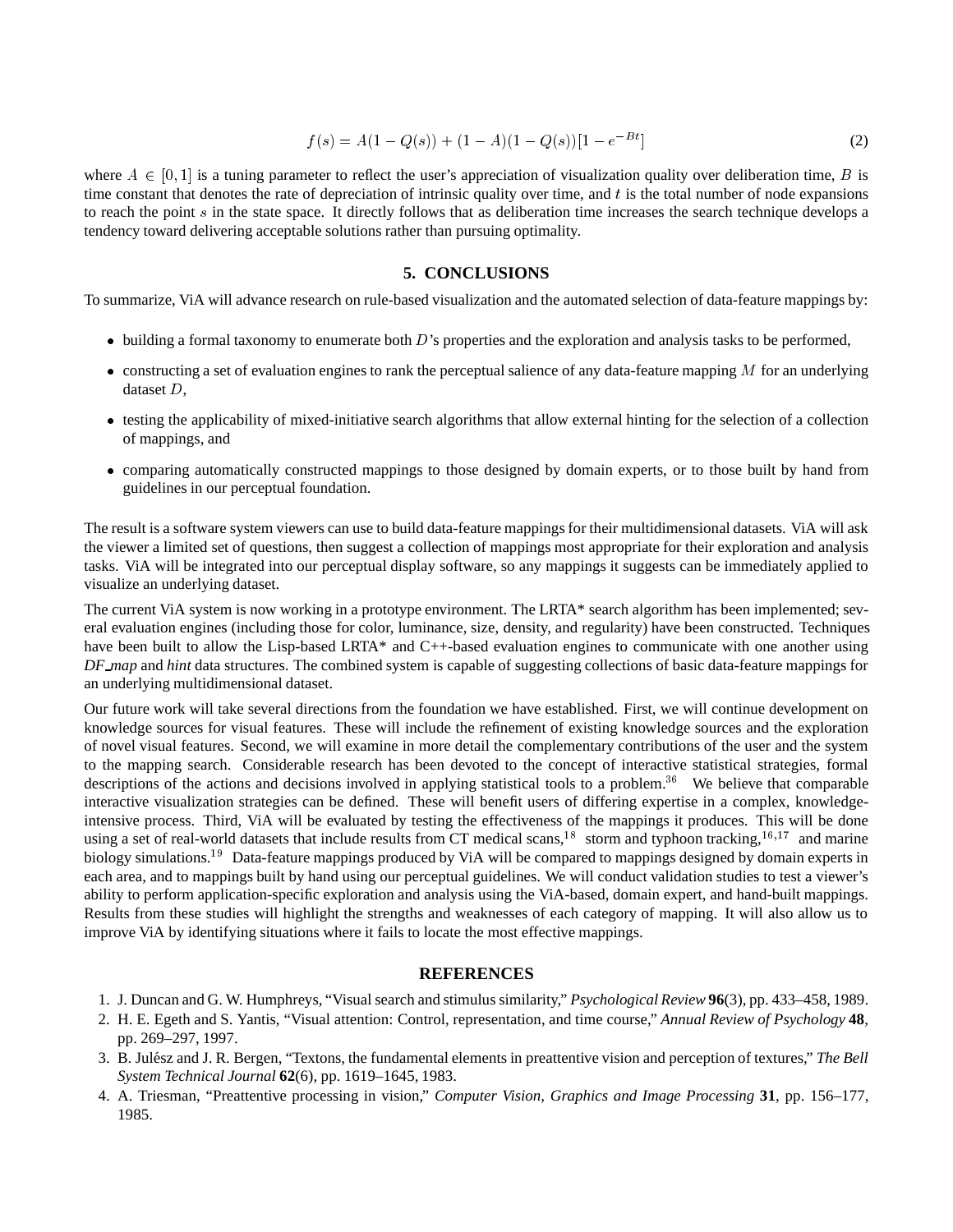- 5. A. Triesman and G. Gelade, "A feature-integration theory of attention," *Cognitive Psychology* **12**, pp. 97–136, 1980.
- 6. J. M. Wolfe, "Guided Search 2.0: A revised model of visual search," *Psychonomic Bulletin & Review* **1**(2), pp. 202–238, 1994.
- 7. C. G. Healey, K. S. Booth, and J. T. Enns, "Real-time multivariate data visualization using preattentive processing," *ACM Transactions on Modeling and Computer Simulation* **5**(3), pp. 190–221, 1995.
- 8. A. Triesman, "Search, similarity, and integration of features between and within dimensions," *Journal of Experimental Psychology: Human Perception & Performance* **17**(3), pp. 652–676, 1991.
- 9. J. M. Wolfe, S. R. Friedman-Hill, M. I. Stewart, and K. M. O'Connell, "The role of categorization in visual search for orientation," *Journal of Experimental Psychology: Human Perception & Performance* **18**(1), pp. 34–49, 1992.
- 10. J. M. Wolfe, K. P. Yu, M. I. Stewart, A. D. Shorter, S. R. Friedman-Hill, and K. R. Cave, "Limitations on the parallel guidance of visual search: Color  $\times$  color and orientation  $\times$  orientation conjunctions," *Journal of Experimental Psychology*: *Human Perception & Performance* **16**(4), pp. 879–892, 1990.
- 11. T. C. Callaghan, "Dimensional interaction of hue and brightness in preattentive field segregation," *Perception & Psychophysics* **36**(1), pp. 25–34, 1984.
- 12. T. C. Callaghan, "Interference and domination in texture segregation: Hue, geometric form, and line orientation," *Perception & Psychophysics* **46**(4), pp. 299–311, 1989.
- 13. T. C. Callaghan, "Interference and dominance in texture segregation," in *Visual Search*, D. Brogan, ed., pp. 81–87, Taylor & Francis, New York, New York, 1990.
- 14. R. J. Snowden, "Texture segregation and visual search: A comparison of the effects of random variations along irrelevant dimensions," *Journal of Experimental Psychology: Human Perception and Performance* **24**(5), pp. 1354–1367, 1998.
- 15. C. G. Healey, "Choosing effective colours for data visualization," in *Proceedings Visualization '96*, pp. 263–270, (San Francisco, California), 1996.
- 16. C. G. Healey and J. T. Enns, "Building perceptual textures to visualize multidimensional datasets," in *Proceedings Visualization '98*, pp. 111–118, (Research Triangle Park, North Carolina), 1998.
- 17. C. G. Healey and J. T. Enns, "Large datasets at a glance: Combining textures and colors in scientific visualization," *IEEE Transactions on Visualization and Computer Graphics* **5**(2), pp. 145–167, 1999.
- 18. R. Tam, C. G. Healey, and B. Flak, "Volume visualization of abdominal aortic aneurysms," in *Proceedings Visualization '97*, pp. 43–50, (Phoenix, Arizona), 1997.
- 19. C. G. Healey, "One the use of perceptual cues and data mining for effective visualization of scientific datasets," in *Proceedings Graphics Interface '98*, pp. 177–184, (Vancouver, Canada), 1998.
- 20. S. Wehrend and C. Lewis, "A problem-oriented classification of visualization techniques," in *Proceedings Visualization '90*, pp. 139–143, (San Francisco, California), 1990.
- 21. J. Lohse, H. Rueter, K. Biolsi, and N. Walker, "Classifying visual knowledge representations: A foundation for visualization research," in *Proceedings Visualization '90*, pp. 131–138, (San Francisco, California), 1990.
- 22. P. K. Robertson, "A methodology for scientific data visualisation: Choosing representations based on a natural scene paradigm," in *Proceedings Visualization '90*, pp. 114–123, (San Francisco, California), 1990.
- 23. P. K. Robertson, "A methodology for choosing data representations," *IEEE Computer Graphics & Applications* **11**(3), pp. 56–67, 1991.
- 24. P. K. Robertson and L. De Ferrari, "Systematic approaches to visualization: Is a reference model needed?," in *Scientific Visualization: Advances and Challenges*, L. Rosenblum, ed., pp. 239–250, Academic Press, San Diego, California, 1994.
- 25. J. Mackinlay, "Automating the design of graphical presentations of relational information," *ACM Transactions on Graphics* **5**(2), pp. 110–141, 1986.
- 26. C. Beshers and S. Feiner, "AutoVisual: Rule-based design of interactive multivariate visualizations," *IEEE Computer Graphics & Applications* **13**, pp. 41–49, July 1993.
- 27. C. Beshers and S. Feiner, "Automated design of data visualizations," in *Scientific Visualization: Advances and Challenges*, L. Rosenblum, ed., pp. 87–102, Academic Press, San Diego, California, 1994.
- 28. H. Senay and E. Ignatius, "A knowledge-based system for visualization design," *IEEE Computer Graphics & Applications* **14**(6), pp. 36–47, 1994.
- 29. J. Gallop, "Underlying data models and structures for visualization," in *Scientific Visualization: Advances and Challenges*, L. Rosenblum, ed., pp. 87–102, Academic Press, San Diego, California, 1994.
- 30. B. E. Rogowitz and L. A. Treinish, "An architecture for rule-based visualization," in *Proceedings Visualization '93*, pp. 236–243, (San Jose, California), 1993.